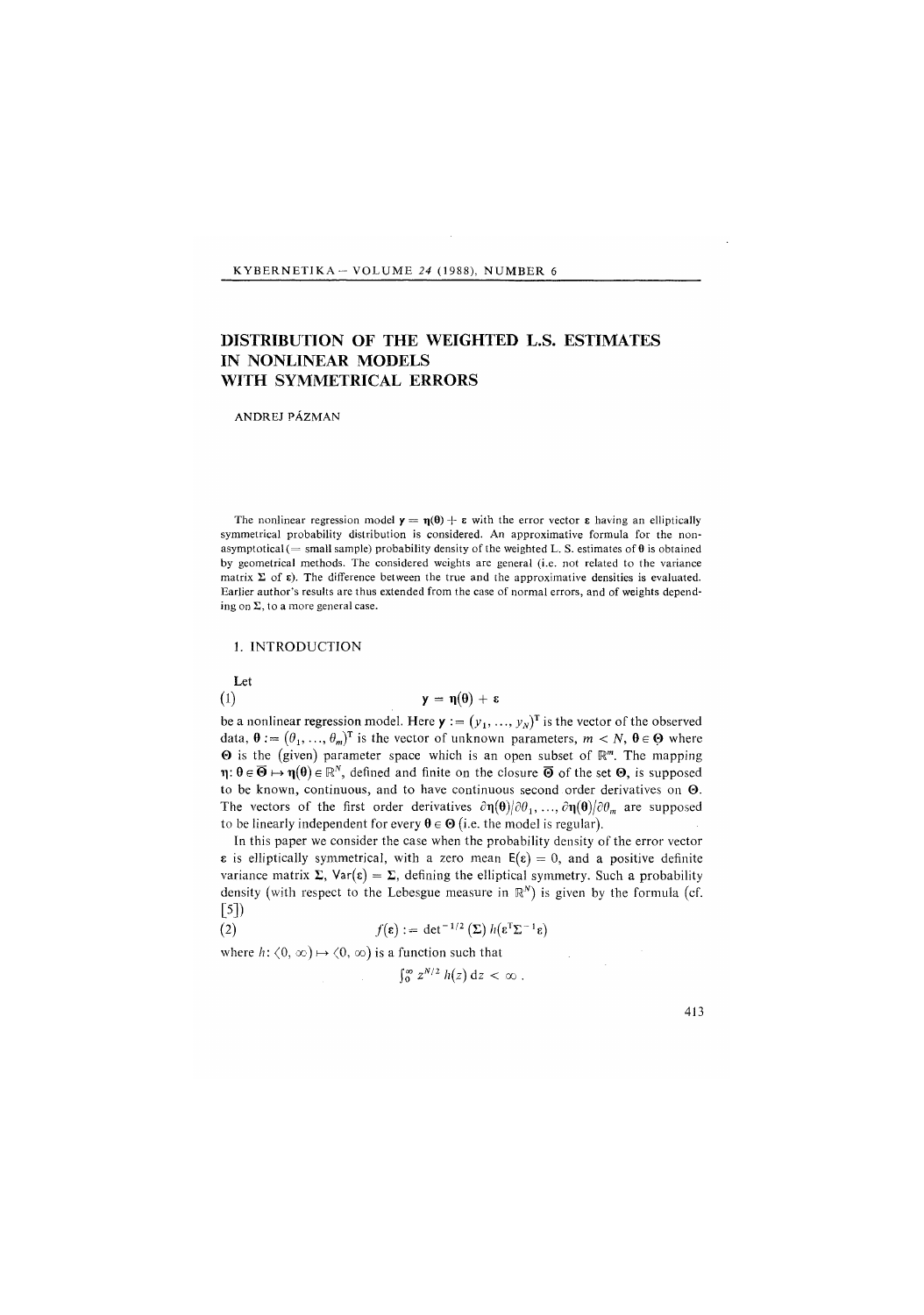To ensure that  $f(\varepsilon)$  is a probability density and that  $\text{Var}(\varepsilon) = \Sigma$  we have to suppose that

$$
\int_{\mathbf{R}^N} h(\|\mathbf{v}\|^2) d\mathbf{v} = 1
$$
  

$$
\int_{\mathbf{R}^N} h(\|\mathbf{v}\|^2) \|\mathbf{v}\|^2 d\mathbf{v} = N.
$$

If the function *h* does not satisfy these two norming conditions, we can always find two positive numbers  $\alpha$  and  $\beta$  such that the function  $z \mapsto \alpha h(\beta z)$  has the required properties. *(*We note that, like in Section 2, these two A*t*-dimensional integrals can be changed to two onedimensional integrals when using spherical coordinates in  $\mathbb{R}^N$ .)

The set  $\{\varepsilon: f(\varepsilon) = \text{const}\}\$ is an ellipsoid in  $\mathbb{R}^N$ , therefore we speak about the elliptical symmetry. In the case of  $\Sigma = I$ ,  $f(\varepsilon)$  is spherically symmetrical. Another equivalent definition of the spherical symmetry is that  $f(\epsilon) = f(U\epsilon)$  for every orthogonal  $m \times m$  matrix U (i.e. such that  $U^{T}U = I$ ). Thus spherically symmetrical densities are invariant to every rotation of the sample space of s.

Elliptically symmetrical distributions are studied in several papers [2, 5, 6], and we resume their properties in Section 2.

A special case of an elliptically symmetrical density is the normal density  $N(0, \Sigma)$ with

$$
h(t) = (2\pi)^{-N/2} \exp \{-t/2\}.
$$

Other choices of the function  $h(\cdot)$  are presented in Section 2.

A standard estimator of the vector  $\theta$  is the weighted least squares (= L. S.) estimator given by

(3) 
$$
\hat{\theta} := \hat{\theta}(\mathbf{y}) := \arg \min [\mathbf{y} - \eta(\theta)]^T \mathbf{V}^{-1} [\mathbf{y} - \eta(\theta)] ,
$$

where  $\theta \in \overline{\Theta}$  and V is some given positive definite (= p.d.) matrix. Usually (if possible) the matrix V is proportional to the covariance matrix  $\Sigma$ . This leads to an optimal unbiased estimator of  $\theta$  when the model (1) is linear (i.e.  $\eta(\theta) = A\theta + a$ ) *(*cf. [6]), and such a Vis considered as preferable also in the nonlinear case. However, if  $\Sigma$  is unknown, the matrix V is to be chosen and hoc. Since the estimate (3) is not influenced by setting a matrix  $cV$  ( $c > 0$ ) instead of V, we can always choose V such that it dominates the matrix  $\Sigma$ , i.e. that

$$
\mathbf{a}^T V^{-1} \mathbf{a} \leq \mathbf{a}^T \Sigma^{-1} \mathbf{a} ; \quad (\mathbf{a} \in \mathbb{R}^N)
$$

*(*see Proposition 3).

The normal equations corresponding to *(*3) are

$$
\frac{\partial [\mathbf{y} - \mathbf{\eta}(\mathbf{\theta})]^{\mathrm{T}} \mathbf{V}^{-1} [\mathbf{y} - \mathbf{\eta}(\mathbf{\theta})] }{\partial \theta_i} = 0 ; \quad (i = 1, ..., m),
$$

hence, if  $\hat{\theta}(\mathbf{y}) \in \Theta$ , it is a solution of

(4) 
$$
\left[\mathbf{y} - \mathbf{\eta}(\mathbf{\theta})\right]^{\mathrm{T}} \mathbf{V}^{-1} \frac{\partial \mathbf{\eta}(\mathbf{\theta})}{\partial \mathbf{\theta}^{\mathrm{T}}} = \mathbf{0}.
$$

In this paper we present an approximative nonasymptotical probability density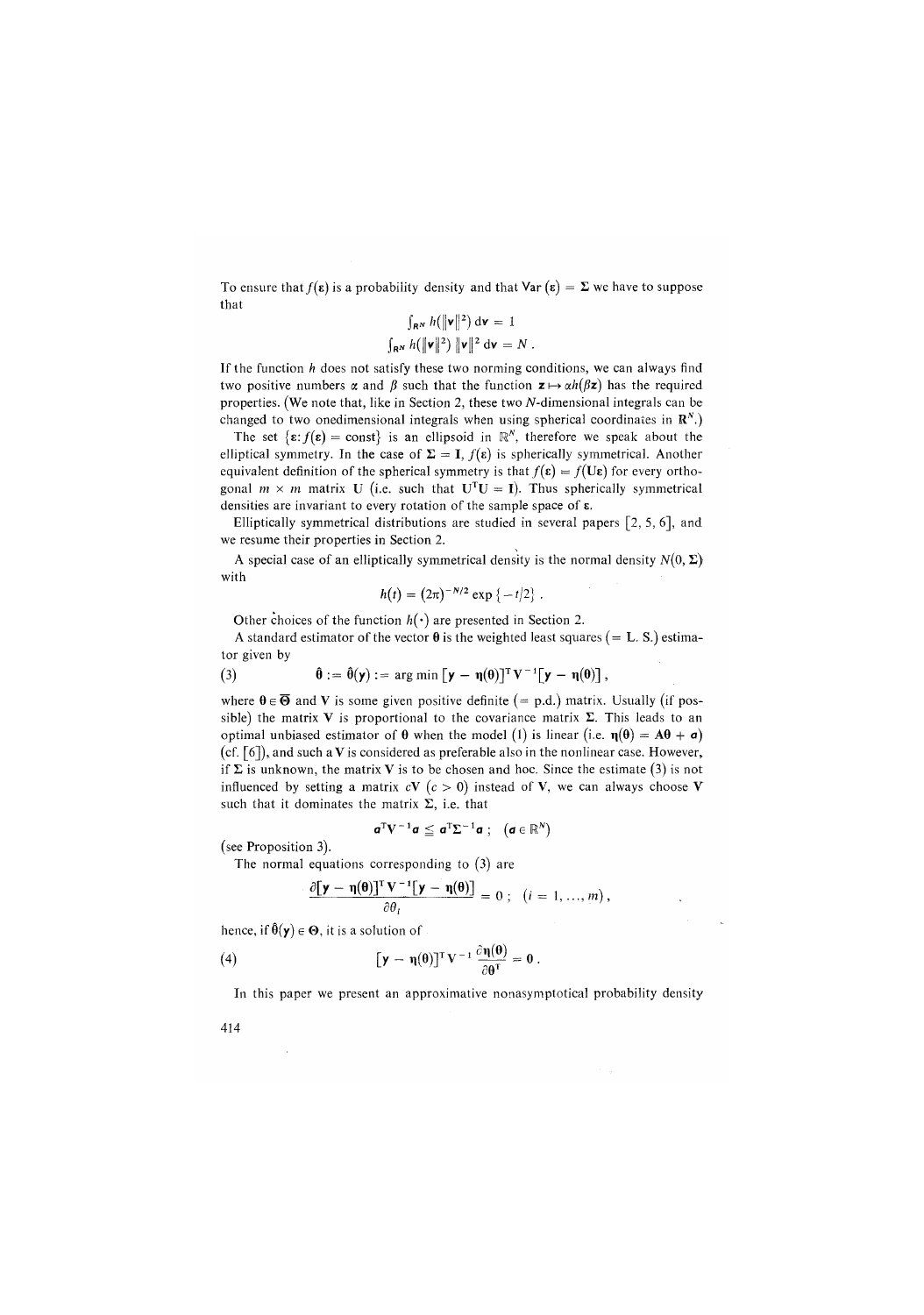of  $\hat{\theta}$ , and we present a formula for the upper bound for the difference between the true and the approximative densities. Earlier author's results [7, 8] are thus extended from the case of normal errors to the case of elliptically symmetrical errors, and from the case of  $V = \Sigma$  to the case or arbitrary, p.d. matrices V and  $\Sigma$ . However, the main geometrical ideas remain unchanged since the elliptical symmetry has been important also in the investigation presented in [7, 8].

The approximative nonasymptotical probability density of  $\hat{\theta}$  proposed in this paper is equal to

(5) 
$$
q(\hat{\boldsymbol{\theta}} \mid \boldsymbol{\bar{\theta}}) := \frac{\det \mathbf{Q}(\hat{\boldsymbol{\theta}}, \boldsymbol{\bar{\theta}})}{\det^{1/12} \mathbf{B}(\hat{\boldsymbol{\theta}})} h_m(\|\mathbf{P} \hat{\mathbf{P}}[\mathbf{\eta}(\hat{\boldsymbol{\theta}}) - \mathbf{\eta}]\|_{\mathbf{\Sigma}}^2)
$$

where

$$
\eta:=\eta(\overline{\theta})
$$

is the true mean of y,

(6)  
\n
$$
B(\theta) := \frac{\partial \eta^{T}(\theta)}{\partial \theta} V^{-1} \Sigma V^{-1} \frac{\partial \eta(\theta)}{\partial \theta^{T}},
$$
\n
$$
Q(\theta, \overline{\theta}) := M(\theta) + \left[ (I - P^{\theta}) (\eta(\theta) - \eta) \right]^{T} V^{-1} \frac{\partial^{2} \eta(\theta)}{\partial \theta \partial \theta^{T}}
$$
\n
$$
M(\theta) := \frac{\partial \eta^{T}(\theta)}{\partial \theta} V^{-1} \frac{\partial \eta(\theta)}{\partial \theta^{T}},
$$

(7) 
$$
\mathbf{P}^{\mathbf{\theta}} := \Sigma \mathbf{V}^{-1} \frac{\partial \mathbf{\eta}(\mathbf{\theta})}{\partial \mathbf{\theta}^{\mathsf{T}}} \mathbf{B}^{-1}(\mathbf{\theta}) \frac{\partial \mathbf{\eta}^{\mathsf{T}}(\mathbf{\theta})}{\partial \mathbf{\theta}} \mathbf{V}^{-1}
$$

 $(P<sup>0</sup>$  is a projector),

$$
\|\boldsymbol{\sigma}\|_{\boldsymbol{\Sigma}}^2 := \boldsymbol{\sigma}^T \boldsymbol{\Sigma}^{-1} \boldsymbol{\sigma} ; \quad (\boldsymbol{\sigma} \in \mathbb{R}^N) ,
$$

and where  $h_m$ :  $(0, \infty) \mapsto (0, \infty)$  is defined by the formula

(8) 
$$
h_m(t) := \frac{\pi^{(N-m)/2}}{\Gamma\left(\frac{N-m}{2}\right)} \int_0^\infty u^{(N-m)/2-1} h(t+u) du.
$$

The expression in (5) becomes simpler when  $\Sigma = V$ . Then  $M(\theta) = B(\theta) =$  the Fisher information matrix for the case of normal errors, and  $Q(\theta, \overline{\theta})$  is the information matrix  $M(\theta)$  corrected by a term reflecting the curvature of the model (1).  $(Q(\hat{\theta}, \overline{\theta}))$  is a measure of the observed information gained from the experiment when  $\hat{\theta} = \hat{\theta}(\mathbf{y})$  is obtained from the observation and  $\bar{\theta}$  is the true value of  $\theta$  (cf. [9]).)

In the case that the model (1) is linear,  $\eta(\theta) = A\theta$ ,  $q(\hat{\theta} | \vec{\theta})$  is equal to the exact probability density of  $\hat{\theta}$ . In the case that  $V = \Sigma$ , it is equal to

$$
q(\hat{\boldsymbol{\theta}} \mid \boldsymbol{\bar{\theta}}) = \det^{1/2}(\mathbf{M}) \; h_m[(\hat{\boldsymbol{\theta}} - \boldsymbol{\bar{\theta}})^{\mathrm{T}} \; \mathbf{M}(\hat{\boldsymbol{\theta}} - \boldsymbol{\bar{\theta}})] \; ,
$$

where  $M := A\Sigma^{-1}A^{T}$  is the information matrix. In the normal case we obtain the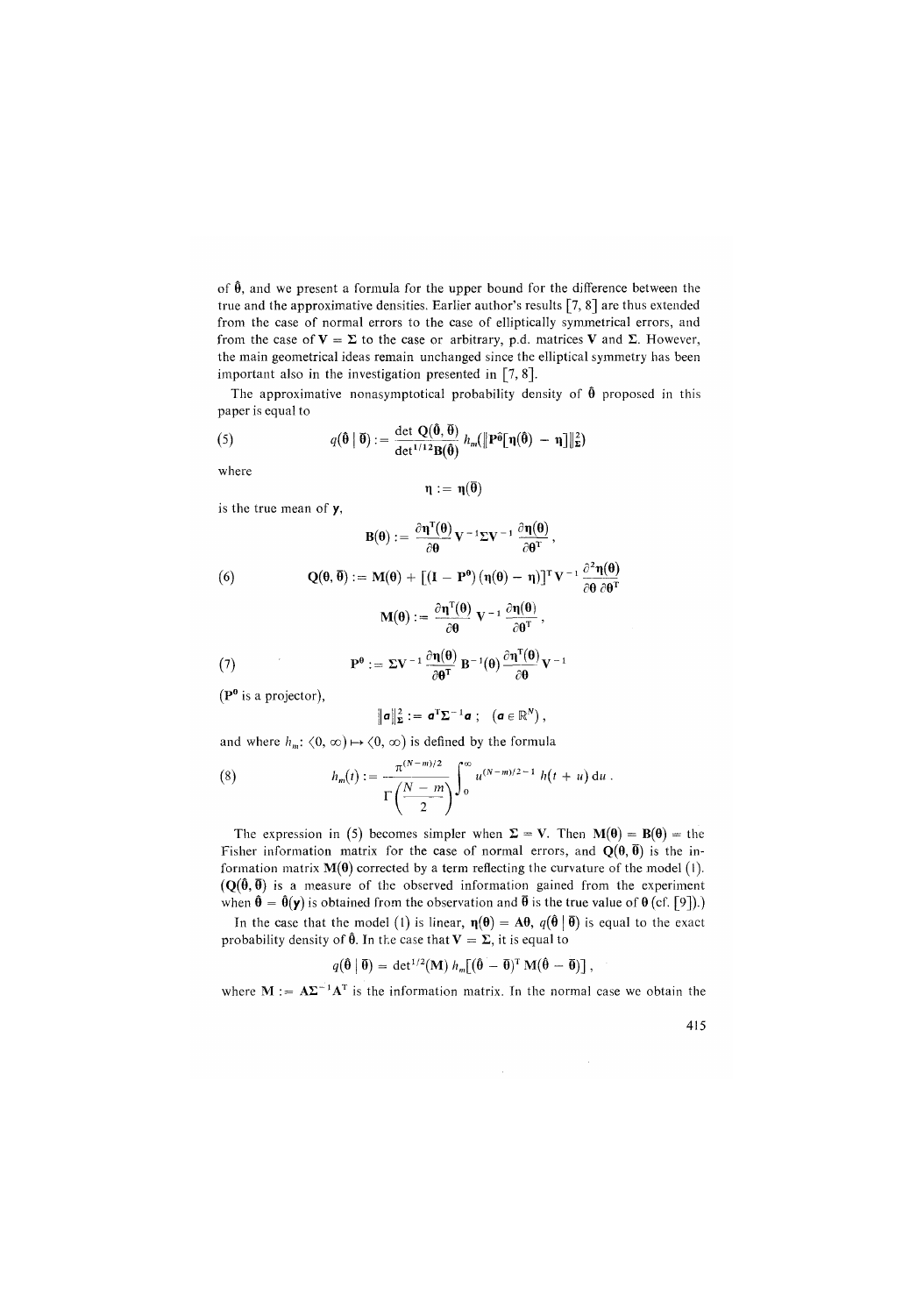well known formula

$$
q(\hat{\boldsymbol{\theta}} \mid \overline{\boldsymbol{\theta}}) = (2\pi)^{m/2} \det^{1/2} (\mathbf{M}) \exp \left\{-\frac{1}{2}(\hat{\boldsymbol{\theta}} - \overline{\boldsymbol{\theta}})^{\mathrm{T}} \mathbf{M}(\hat{\boldsymbol{\theta}} - \overline{\boldsymbol{\theta}})\right\}.
$$

In the general case the approximative density  $q(\hat{\theta} | \vec{\theta})$  is invariant to the change of parameters  $\beta = \beta(0)$ , i.e.

$$
q(\hat{\boldsymbol{\theta}} \mid \overline{\boldsymbol{\theta}}) = \left| \det \left( \frac{\partial \boldsymbol{\beta}(\boldsymbol{\theta})}{\partial \boldsymbol{\theta}^{\mathrm{T}}} \bigg|_{\boldsymbol{\theta} = \widehat{\boldsymbol{\theta}}} \right) \right| \, q(\hat{\boldsymbol{\beta}} \mid \overline{\boldsymbol{\beta}}) ,
$$

where  $q(\hat{\beta} | \overline{\beta})$  is obtained by putting into the expression (5) the function  $v(\beta)$  :=  $:= \eta[\theta^{-1}(\beta)]$  and its derivatives instead of the function  $\eta(\theta)$ .

Example. (The contaminated normal nonlinear regression.)

Suppose that the probability density of  $\varepsilon$  is equal to

$$
f(\mathbf{\varepsilon}) = (2\pi)^{-N/2} \left[ (0.9) \exp \left\{ -\frac{1}{2} \|\mathbf{\varepsilon}\|^2 \right\} + \frac{(0.1)}{10^{N/2}} \exp \left\{ -\frac{1}{20} \|\mathbf{\varepsilon}\|^2 \right\} \right]
$$

and consider the non-weighted L. S. estimates. Hence  $V = \Sigma = I$ , and

$$
h(t) = (2\pi)^{-N/2} \left[ (C \cdot 9) \exp \left\{ -\frac{1}{2}t \right\} + 10^{-N/2 - 1} \exp \left\{ -\frac{1}{20}t \right\} \right].
$$

Consequently

$$
h_m(t) = (2\pi)^{-m/2} [(0.9) \exp \{-\frac{1}{2}t\} + 10^{-m/2 - 1} \exp \{-\frac{1}{20}t\}]
$$

because  $h_m(\sum \varepsilon_i^2)$  is the *m*-dimensional marginal of  $f(\varepsilon)$  (see Section 2). Further

$$
\mathbf{P}^{\mathbf{0}} = \frac{\partial \mathbf{\eta}(\mathbf{0})}{\partial \mathbf{\theta}^{\mathsf{T}}} \mathbf{M}^{-1}(\mathbf{\theta}) \frac{\partial \mathbf{\eta}^{\mathsf{T}}(\mathbf{0})}{\partial \mathbf{\theta}},
$$

$$
\mathbf{M}(\mathbf{\theta}) = \mathbf{B}(\mathbf{\theta}) = \frac{\partial \mathbf{\eta}^{\mathsf{T}}(\mathbf{\theta})}{\partial \mathbf{\theta}} \frac{\partial \mathbf{\eta}(\mathbf{\theta})}{\partial \mathbf{\theta}^{\mathsf{T}}},
$$

and

$$
q(\hat{\boldsymbol{\theta}} \mid \boldsymbol{\overline{\theta}}) = (2\pi)^{-m/2} \frac{\det \left[ [\mathbf{M}(\hat{\boldsymbol{\theta}}) + [\mathbf{\eta}(\hat{\boldsymbol{\theta}}) - \mathbf{\eta}]^{\mathrm{T}} (\mathbf{I} - \mathbf{P} \hat{\boldsymbol{\theta}}) \frac{\partial^2 \mathbf{\eta}(\boldsymbol{\theta})}{\partial \boldsymbol{\theta} \partial \boldsymbol{\theta}^{\mathrm{T}}}\right]}{\det^{1/2} \mathbf{M}(\hat{\boldsymbol{\theta}})} \times \left[ (0.9) \exp \left\{-\frac{1}{2} \|\mathbf{P} \hat{\boldsymbol{\theta}} [\mathbf{\eta}(\hat{\boldsymbol{\theta}}) - \mathbf{\eta}] \|^2 \right\} + 10^{-m/2 - 1} \exp \left\{-\frac{1}{20} \|\mathbf{P} \hat{\boldsymbol{\theta}} [\mathbf{\eta}(\hat{\boldsymbol{\theta}}) - \mathbf{\eta}] \|^2 \right\} \right]
$$

Computing point by point both components of  $q(\hat{\theta} | \vec{\theta})$ , we can evaluate the influence of the contamination on the least squares in a gaussian nonlinear model.

## 2. PROPERTIES OF ELLIPTICALLY (SPHERICALLY) SYMMETRICAL DENSITIES

We write:  $y \sim S_N(\eta, \Sigma, h)$  iff y has the density

 $\sim 10$ 

(9) 
$$
f_{\mathbf{Y}}(\mathbf{y}) = \det^{-1/2}(\Sigma) h[(\mathbf{y} - \mathbf{\eta})^{\mathrm{T}} \Sigma^{-1}(\mathbf{y} - \mathbf{\eta})].
$$

416

 $\sim$   $\sim$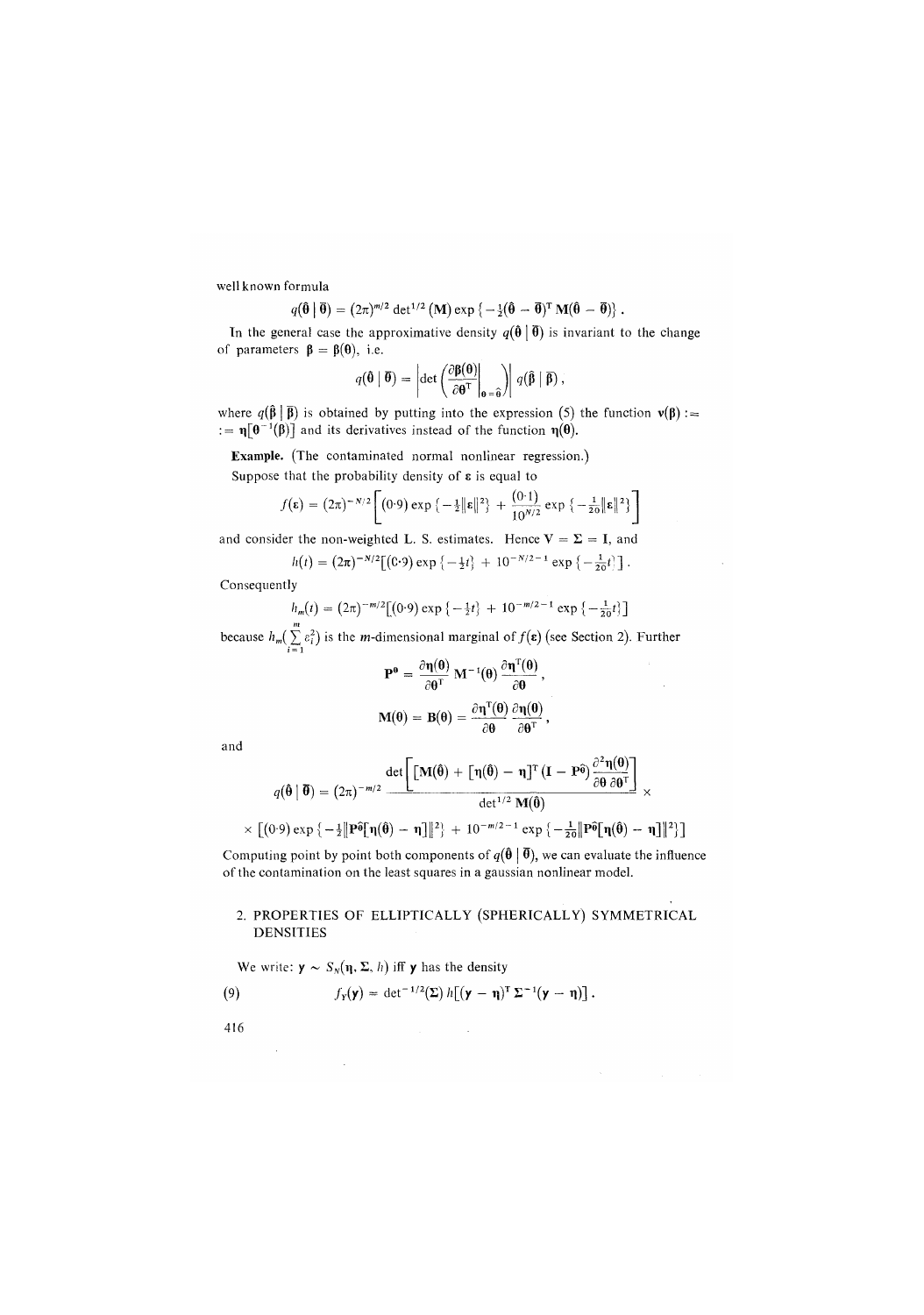This density has all moments up to the kth order iff

$$
\int_0^\infty u^{\frac{N+k}{2}-1} h(u) \, \mathrm{d}u < \infty
$$

(cf. [5]). If  $k \ge 1$ , we have  $E(y) = \eta$ . If  $k \ge 2$ , we have  $Var(y) = \Sigma$ . (See Section 1) for the norming conditions on *h.)* 

If  $z = Ay$ , where **A** is an  $N \times N$  nonsingular matrix, then

$$
\mathbf{z} \sim S_N(\mathbf{A}\mathbf{\eta}, \mathbf{A}\mathbf{\Sigma}\mathbf{A}^T, h)
$$

(cf. [5]). Consequently, if  $y \sim S_N(\eta, \Sigma, h)$ , then there is a matrix A such that  $z =$  $= A(\mathbf{y}-\mathbf{\eta}) \sim S_N(\mathbf{0},\mathbf{I},h).$ 

If  $y \sim S_N(\eta, \Sigma, h)$ , then

$$
y = \eta + l\Sigma^{1/2}u,
$$

where the vector **u** is uniformly distributed on the unit sphere  $\{z: z \in \mathbb{R}^N, ||z|| = 1\}$ , and where *l* is a nonnegative random variable which is independent of  $\mathbf{u}$  (cf. [6]). If  $\epsilon \sim S_N(0, I, h)$ , then the marginal density of  $(\epsilon_{i_1}, \ldots, \epsilon_{i_m})$  is equal to

 $\overline{m}$ 

$$
h_m\left(\sum_{k=1} \varepsilon_{i_k}^2\right)
$$

where

$$
h_m(t) := \int_{\mathbf{R}^{N-m}} h(t + \|\mathbf{v}\|^2) d\mathbf{v}
$$

(cf. [5]). Using spherical coordinates in *U<sup>N</sup> ~ m* (like [5], p. 427) we obtain the formula (8).

Suppose that  $\epsilon \sim S_N(0, I, h)$ . Denote  $J := \{i_1, \ldots, i_m\}$ . The conditional density of  $\{ \varepsilon_j : j \notin J \}$  given  $\{ \varepsilon_j : j \in J \}$  is evidently equal to

$$
k_{N-m}\left(\sum_{i\notin \mathbf{J}}\varepsilon_i^2\Big|\sum_{j\in \mathbf{J}}\varepsilon_j^2\right)
$$

where

(11) 
$$
k_{N-m}(t \mid u) := \frac{h(t+u)}{h_m(u)}.
$$

Hence this density is spherically symmetrical.

Let  $\varepsilon \sim S_N(0, I, h)$ . Then the probability density of the random variable  $u :=$  $:= \|\mathbf{\varepsilon}\|^2$  is equal to

$$
\frac{\pi^{N/2}}{\Gamma\left(\frac{N}{2}\right)}u^{\frac{N}{2}-1}h(u)
$$

(cf. [5]).

Evidently, if  $\epsilon \sim S_N(0, I, h)$ , then  $\varepsilon_1, ..., \varepsilon_N$  are uncorrelated random variables. They are independent if and only if  $f(\varepsilon)$  is the normal density (cf. [5] or [10], chpt. 3a.l).

We have a large choice for the function  $h(t)$  in the expression (9). Some examples of  $h(t)$  are (cf. [2]):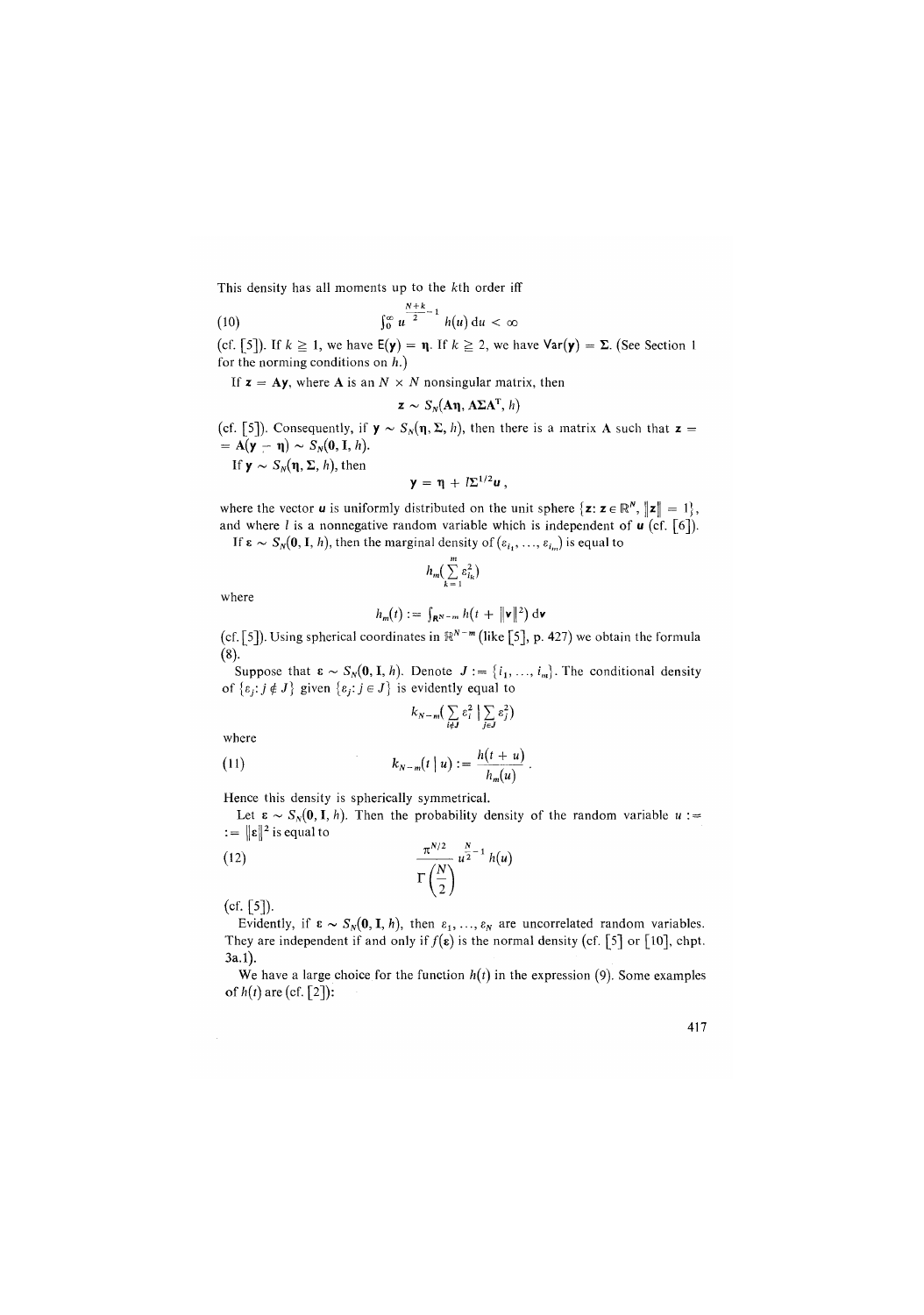$h(t) = \alpha (2\pi)^{N/2} \int_0^\infty \exp \{-\frac{1}{2}\beta t u\} G(\mathrm{d}u),$ 

where G is a probability distribution on  $(0, \infty)$  and  $\alpha > 0$ ,  $\beta > 0$ . The corresponding densities are mixed normal densities.

b)

$$
h(t) = ct^{k-1} \exp\{-rt^{\lambda}\}\
$$

for some  $c > 0$ ,  $\lambda > 0$ ,  $r > 0$  and k such that  $2k + N > 2$  (the generalized gamma densities),

c)

$$
h(t) = c \sqrt{(\pi/2)} \exp \{-\sqrt{(t)/s}\},
$$

where *c, s* are positive constants *(*the spherical Laplace density), etc.

## 3. THE GEOMETRY OF THE MODEL

The set

(13) 
$$
\mathscr{E} := \{ \eta(\boldsymbol{\theta}) : \boldsymbol{\theta} \in \boldsymbol{\Theta} \}
$$

is the "expectation surface" of the nonlinear regression model (1). The point  $\eta = \eta(\bar{\theta})$ is a fixed point of  $\mathscr E$ . Take  $r > 0$ . Denote by

(14) 
$$
G_{\eta}(r) := \{ \mathbf{y} : \mathbf{y} \in \mathbb{R}^{N}, \|\mathbf{y} - \mathbf{\eta}\|_{\mathbf{\Sigma}} < r \}
$$

a sphere centred at  $\eta$  (see Fig. 1). Further denote by  $A_{\eta}(r)$  a subset of the extended parameter space  $\overline{\Theta}$  defined by

$$
A_{\mathbf{q}}(r) := \{ \hat{\boldsymbol{\theta}}(\mathbf{y}) : \mathbf{y} \in G_{\mathbf{q}}(r) \} .
$$

For every  $\theta \in \Theta$  denote by

$$
\mathcal{N}(\theta) := \left\{ z \colon z \in \mathbb{R}^N, \, z^T V^{-1} \, \frac{\partial \eta(\theta)}{\partial \theta^T} = \, 0 \right\}
$$

the subspace of  $\mathbb{R}^N$  which is V-orthogonal to the tangent plane to  $\mathscr{E}$  (the later being generated by the vectors  $\partial \eta(\theta)/\partial \theta_1, \ldots, \partial \eta(\theta)/\partial \theta_m$ .



418

a)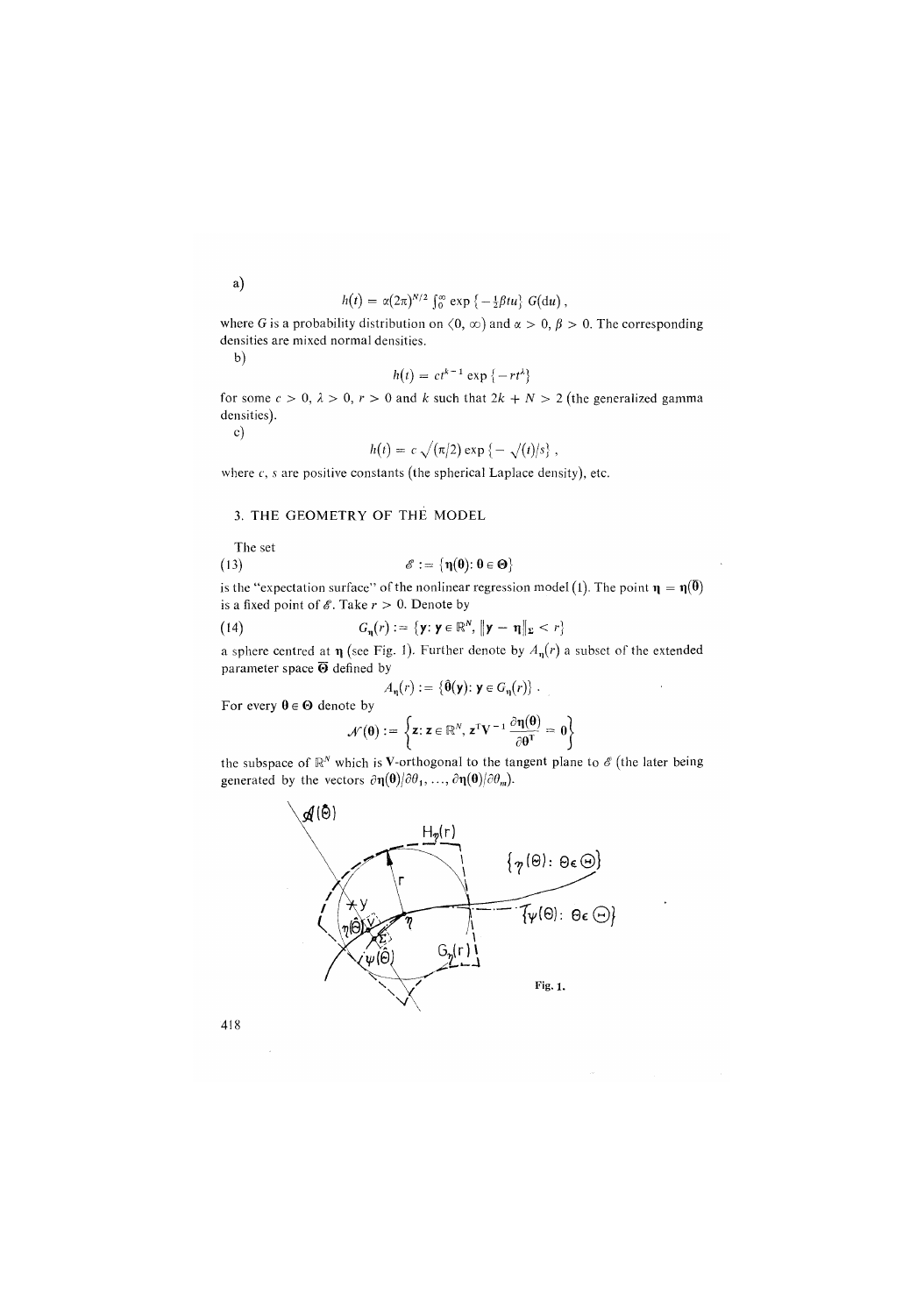Denote by  $w_1(\theta),..., w_{N-m}(\theta)$  a  $\Sigma$ -orthogonal basis of  $\mathcal{N}(\theta)$ . It is V-orthogonal to the tangent plane, i.e.

(15) 
$$
\mathbf{w}_i^{\mathrm{T}}(\mathbf{\theta}) \mathbf{V}^{-1} \frac{\partial \mathbf{\eta}(\mathbf{\theta})}{\partial \mathbf{\theta}_j} = 0; \quad \begin{pmatrix} i = 1, ..., N-m \\ j = 1, ..., m \end{pmatrix}
$$

$$
\mathbf{w}_i^{\mathrm{T}}(\mathbf{\theta}) \Sigma^{-1} \mathbf{w}_j(\mathbf{\theta}) = 0 \quad \text{if} \quad i = j
$$

$$
= 1 \quad \text{if} \quad i = j
$$

 $R^0$ 

Evidently, the  $\Sigma$ -orthogonal projector onto  $\mathcal{N}(\theta)$  is equal to the matrix

$$
:= \mathbf{W}(\mathbf{\theta})\,\mathbf{W}^{\mathrm{T}}(\mathbf{\theta})\,\boldsymbol{\Sigma}^{-1}
$$

where  $\mathbf{W}(\mathbf{\theta}) := (\mathbf{w}_1(\mathbf{\theta}), ..., \mathbf{w}_{N-m}(\mathbf{\theta}))$ . Let us denote by

(16) 
$$
\psi(\theta) := \eta(\theta) + R^{\theta}[\eta - \eta(\theta)]
$$

the  $\Sigma$ -orthogonal projection of the point  $\eta$  onto the set

$$
\mathscr{A}(\theta) := \mathscr{N}(\theta) + \eta(\theta)
$$

(see Fig. 1 for  $V = I$ ). We introduce the vector  $\psi(\theta)$  because  $\psi(\hat{\theta})$  is equal to a conditional mean of  $y$  (see Section 4). We have

$$
\psi(\hat{\theta}) - \eta = \left[I - R\hat{\theta}\right](\eta(\hat{\theta}) - \eta),
$$

and from (4) we obtain

$$
\mathbf{y} - \mathbf{\eta}(\mathbf{\theta}) \in \mathcal{N}(\mathbf{\theta}) .
$$

Hence we have the Pythagorian relation

(17) 
$$
\|\mathbf{y}-\mathbf{\eta}\|_{\Sigma}^{2}=\|\mathbf{y}-\mathbf{\psi}(\hat{\boldsymbol{\theta}})\|_{\Sigma}^{2}+\|\mathbf{\psi}(\hat{\boldsymbol{\theta}})-\mathbf{\eta}\|_{\Sigma}^{2}.
$$

Denote by

(18) 
$$
H_{\mathbf{\eta}}(r) := \{ \mathbf{y} : \mathbf{y} \in \mathbb{R}^{N}, \hat{\theta}(\mathbf{y}) \in A_{\mathbf{\eta}}(r), \|\mathbf{y} - \psi[\hat{\theta}(\mathbf{y})]\|_{\Sigma} < r \}
$$

a "tube" in the sample space around the surface  $\{\psi(\theta): \theta \in A_n(r)\}$  (see Fig. 1). We have

$$
(19) \tGn(r) \subset Hn(r).
$$

In Section 4 we shall consider samples belonging to  $H_n(r)$ , but only such that the corresponding L. S. estimates are not on the boundary of  $\overline{\Theta}$ . Therefore we assume that:

Al:

 $\ddot{\phantom{a}}$ 

$$
A_{\mathbf{u}}(r) \subset \mathbf{\Theta}
$$

(i.e. the point  $\eta$  is "sufficiently distant" from the boundary of  $\overline{\Theta}$ ).

To avoid complications with the nonidentifiability of the parameter  $\theta$  we shall suppose that

A2: The mapping  $\theta \in A_n(r) \mapsto \eta(\theta) \in \mathscr{E}$  is one-to-one.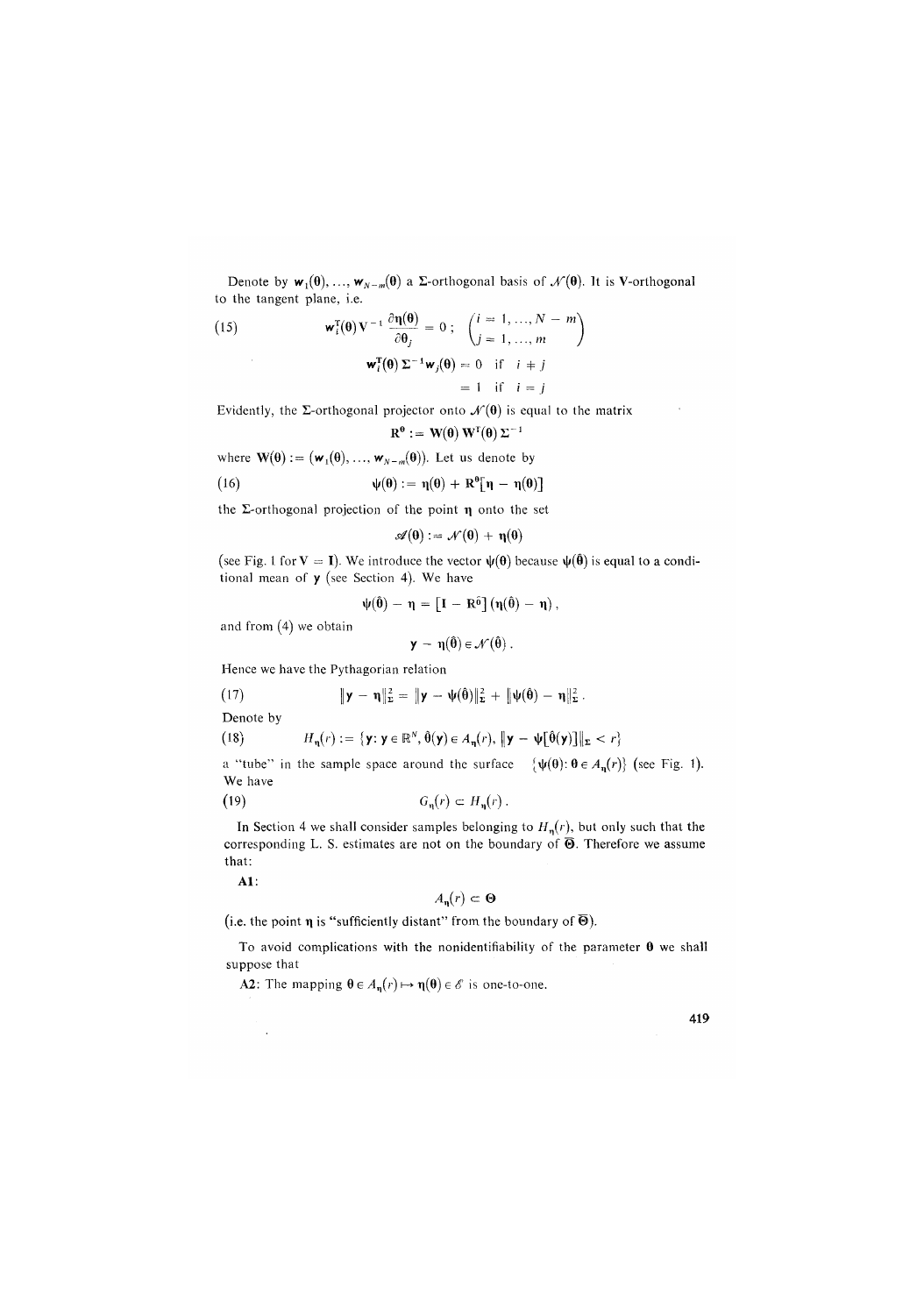To avoid that the expectation surface  $\mathscr E$  could overlap the neighbourhood of its subset  $\{\eta(\theta): \theta \in A_{\eta}(r)\}\$ , we require that r is such that

A3: If  $y \in H_n(r)$ ii)  $\theta^*$  is a solution of (4)  $\|\mathbf{y} - \mathbf{\eta}(\mathbf{\theta}^*)\|_{\mathbf{\Sigma}} < r$ then  $\mathbf{\theta}^* \in A_{\mathbf{\eta}}(r)$  and  $\mathbf{\theta}^* = \mathbf{\theta}(\mathbf{y})$ .

Finally we shall suppose that

**A4:** The surface  $\{\eta(\theta): \theta \in A_{\eta}(r)\}$  has no centre of curvature which is a point of  $H_n(r)$ .

How to compute numerically curvatures of the expectation surface is explained in  $\lceil 1 \rceil$  and in the appendix of  $\lceil 7 \rceil$ . For a further use we present the definition of a geodesics on  $\mathscr E$ , like in [8].

By definition, a curve

$$
\gamma\colon (-\delta,\delta)\mapsto \mathscr{E}
$$

is a V-geodesics on  $\mathscr E$  through the point  $\gamma(0) = \eta(\overline{\theta})$  if there is a twice continuously differentiable mapping

$$
\mathbf{x} : (-\delta, \delta) \mapsto \mathbf{\Theta}
$$

such that for every  $t \in (-\delta, \delta)$ 

i) 
$$
\gamma(t) = \eta \circ \varkappa(t)
$$
  
ii)  $\left\| \frac{d\gamma(t)}{dt} \right\|_V = 1$ 

 $\mathcal{L}$ 

i.e. the parameter  $t$  is the length of the curve  $\gamma$ ,

$$
iii) \frac{d^2 \gamma^T(t)}{dt^2} V^{-1} \frac{\partial \eta(\theta)}{\partial \theta^T}\Big|_{\theta = \varkappa(t)} = 0
$$

i.e. the "vector of curvature"  $d^2\gamma^T(t)/dt^2$  is always orthogonal to  $\mathscr{E}$ .

The radius of curvature of  $\gamma(t)$  at  $t = 0$  is equal to

$$
r_{\gamma}(0) := \left[ \left\| \frac{d^2 \gamma(t)}{dt^2} \right\|_{\mathbf{V}}^{-1} \right]_{t=0}
$$

and it is the radius of a circle which is "as tangent as possible" to the curve  $\gamma(t)$ . According to iii) this circle with centre  $($  = the centre of curvature)

$$
\eta(\theta)+\left.\frac{\mathrm{d}^2\gamma(t)}{\mathrm{d}t^2}\right|_{t=0}
$$

is also tangent to the expectation surface  $\mathscr E$  at the point  $\eta(\theta)$ , and its radius-vector is V-orthogonal to the tangent plane. The centre of curvature of  $\gamma$  is considered as a centre of curvature of the surface  $\mathscr E$  at the point  $\eta(\theta)$ . Since there are many V-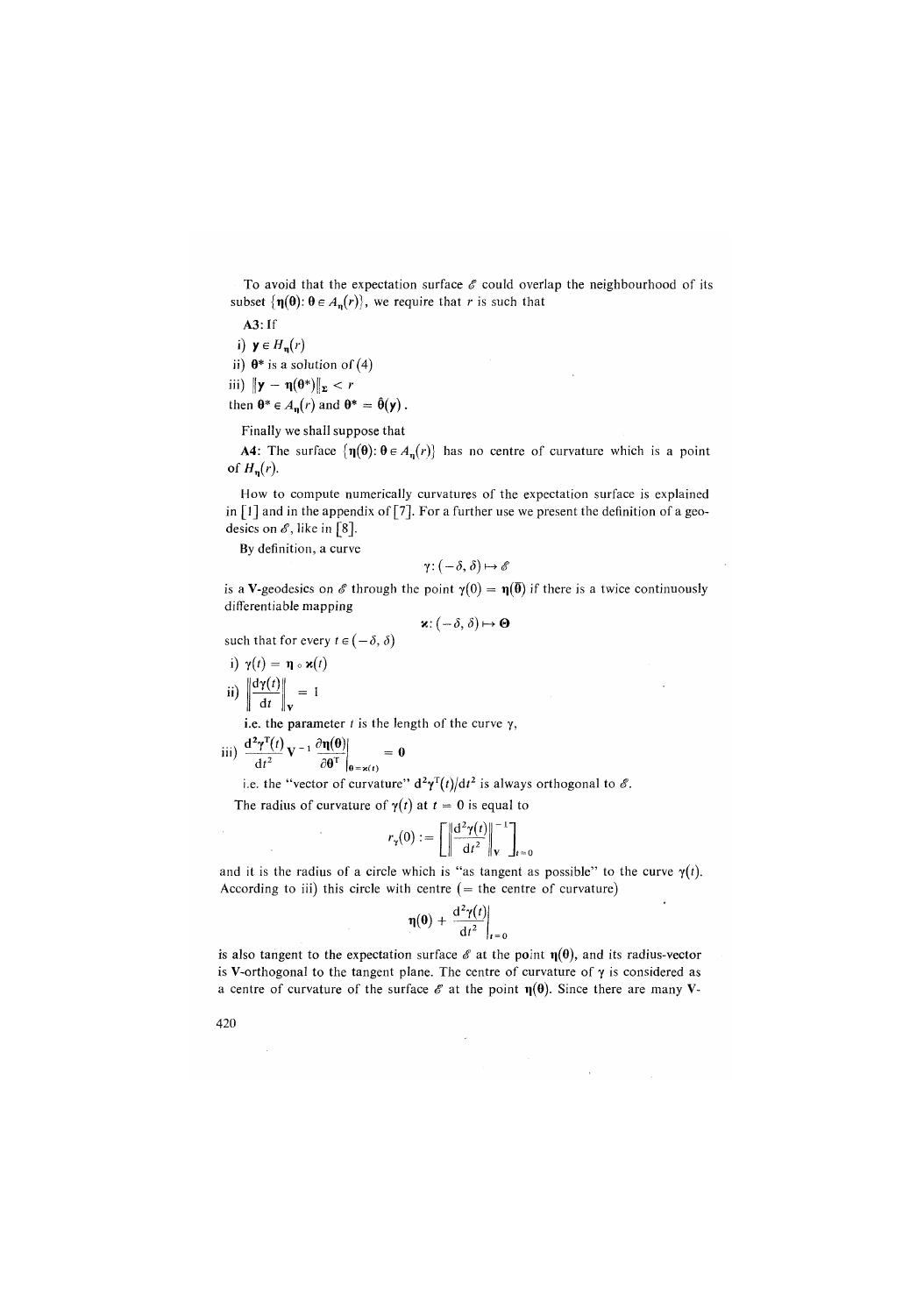geodesics on  $\mathscr E$  going through the same point  $\eta(\theta)$ , we define the minimal radius of curvature

$$
\varrho(\mathbf{\theta}) := \inf_{\gamma} r_{\gamma}(0) .
$$

Instead of A4 we can assume equivalently

$$
\mathbf{A4}^* \colon \qquad \qquad r < \varrho(\mathbf{\theta}) \; ; \; \; (\mathbf{\theta} \in A_n(r))
$$

The assumptions  $A1 - A4$  are slight modifications of the assumptions formulated in  $[7, 8]$ . A heuristic discussion is in  $[7]$ .

The vector  $y - \psi(\hat{\theta})$  is V-orthogonal to the tangent plane (Eqs. (4) and (16)), hence we can write

$$
\mathbf{y} = \mathbf{\psi}(\hat{\mathbf{\theta}}) + \sum_{l=1}^{N-m} b_l \mathbf{w}_l(\hat{\mathbf{\theta}})
$$

where

$$
b_i := [\mathbf{y} - \mathbf{\psi}(\hat{\boldsymbol{\theta}})]^{\mathrm{T}} \Sigma^{-1} \mathbf{w}_i(\hat{\boldsymbol{\theta}}).
$$

It follows that  $\hat{\theta}_1, \ldots, \hat{\theta}_m, b_1, \ldots, b_{N-m}$  can be used as new coordinates of the point  $y \in H_n(r)$ . The corresponding coordinate transformation will be denoted by  $g(\hat{\theta}, b)$ , i.e.

(20) 
$$
\mathbf{g}(\hat{\boldsymbol{\theta}}, \mathbf{b}) := \psi(\hat{\boldsymbol{\theta}}) + \sum_{l=1}^{N-m} b_l \mathbf{w}_l(\hat{\boldsymbol{\theta}})
$$

Its Jacobi matrix  $\nabla$ g is equal to

$$
\nabla g(\hat{\theta}, b) := \left(\frac{\partial g}{\partial \hat{\theta}^T}, \frac{\partial g}{\partial b^T}\right)
$$

$$
= \left(\frac{\partial g}{\partial \hat{\theta}^T}, W(\hat{\theta})\right)
$$

**Proposition 1**. We have

 $\overline{\phantom{a}}$ 

(21) 
$$
\left| \det \left[ \nabla \mathbf{g}(\hat{\boldsymbol{\theta}}, \mathbf{b}) \right] \right| = \frac{\det \left[ \mathbf{Q}(\hat{\boldsymbol{\theta}}, \overline{\boldsymbol{\theta}}) + \mathbf{D}(\mathbf{b}, \hat{\boldsymbol{\theta}}) \right]}{\det^{1/2} \mathbf{B}(\hat{\boldsymbol{\theta}})} \det^{1/2} \Sigma
$$

where  $Q(\hat{\theta}, \overline{\theta})$  and  $B(\hat{\theta})$  are defined in (6), and  $D(\mathbf{b}, \hat{\theta})$  is an  $m \times m$  matrix

$$
\left\{\mathbf{D}(\mathbf{b},\boldsymbol{\theta})\right\}_{ij} := -\sum_{l=1}^{N-m} b_l \mathbf{w}_l^{\mathrm{T}}(\boldsymbol{\theta}) \mathbf{V}^{-1} \frac{\partial^2 \mathbf{\eta}(\boldsymbol{\theta})}{\partial \theta_i \partial \theta_j}.
$$

The proof is in the Appendix.

If we compare the right-hand side of Eq. *(*21) with the first term in the right-hand, side of Eq. (5) we see that we omitted the matrix  $D(b, \hat{\theta})$  in the determinant in (5). To evaluate the influence of this omission we shall need the following Proposition 2. Let us use the notation

$$
\mathbf{e} := (b_1, ..., b_{N-m})^T / ||\mathbf{b}||.
$$

*All* 

 $\sim$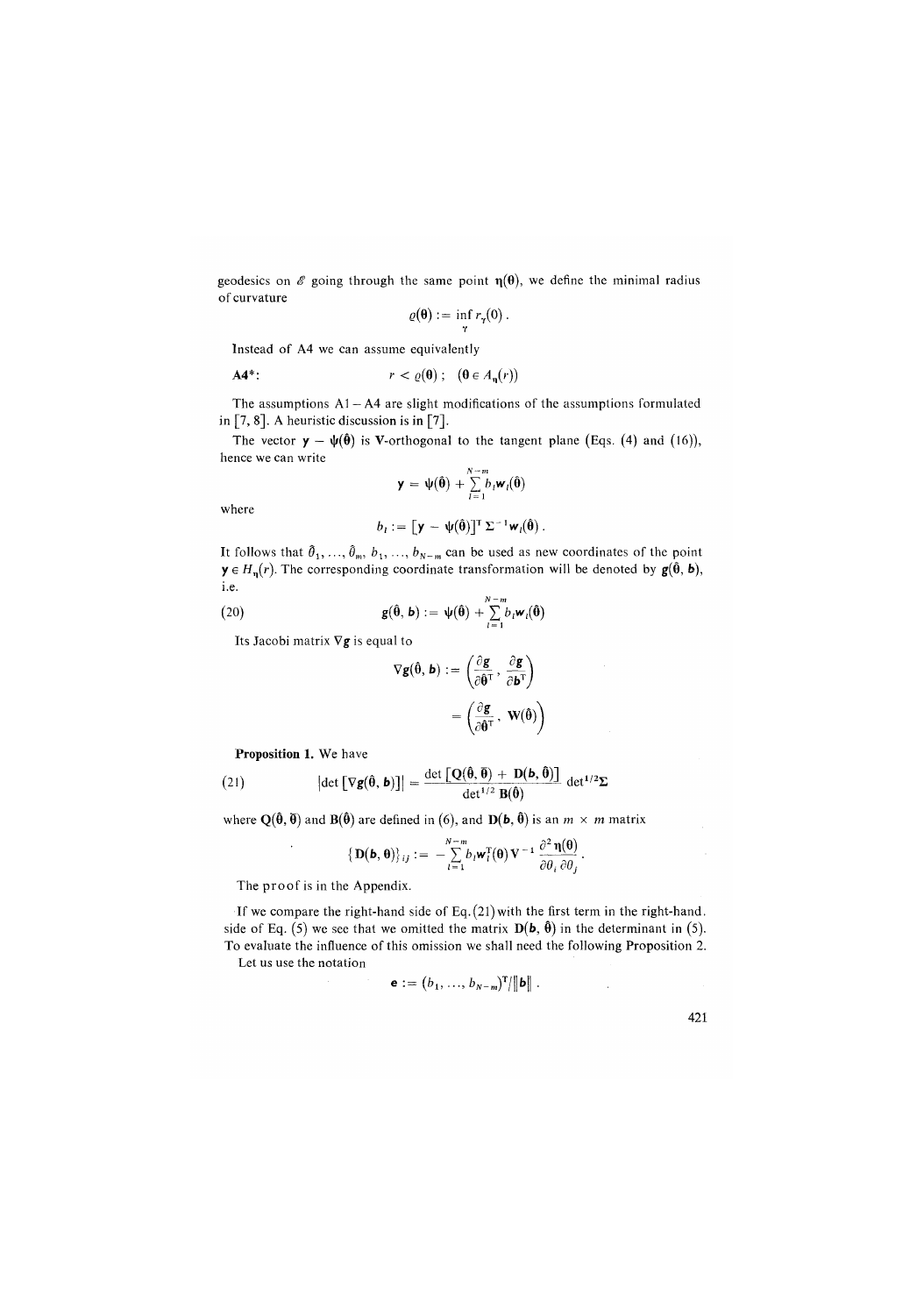We can write (22)  $\mathbf{D}(\mathbf{b},\hat{\mathbf{\theta}})=\|\mathbf{b}\| \mathbf{D}(\mathbf{e},\hat{\mathbf{\theta}})$ .

For every  $m \times m$  matrix **A**, and  $s \leq m$ , denote by  $A^{(s)}$  the matrix of all  $s \times s$ minors of A; hence tr  $[A^{(s)}]$  is the sum of all  $s \times s$  principal minors of A (cf. [3]).

**Proposition 2.** For every  $\hat{\theta} \in A_{n}(r)$  we have

$$
\left|\operatorname{tr}\left[\mathbf{D}(\mathbf{e},\boldsymbol{\hat{\theta}})\,\mathbf{Q}^{-1}(\boldsymbol{\hat{\theta}},\boldsymbol{\bar{\theta}})\right]^{(s)}\right| \leqq {m \choose s} \frac{2^s}{r^s}.
$$

**Proposition 3.** If the matrix V is dominating  $\Sigma$ , i.e..  $\|\boldsymbol{a}\|_{\boldsymbol{\Sigma}} \geq \|\boldsymbol{a}\|_{\mathbf{V}}$ ;  $(\boldsymbol{a} \in \mathbb{R}^N)$ , then for every  $\hat{\theta} \in A_n(r)$  the matrix  $Q(\hat{\theta}, \hat{\theta})$  is positive definite.

The proofs of both propositions are in the Appendix.

#### 4. THE PROBABILITY DENSITY OF  $\hat{\theta}$

The probability density of y is given in Eq. *(*9). In the sequel we shall not take into account those samples **y** which belong to the set  $\mathbb{R}^N - H_n(r)$ . From (12) and *(*19) it follows that the probability of this set is bounded above by the number

$$
1 - \int_{G_{\mathbf{\eta}}(r)} f_{\mathbf{y}}(\mathbf{y}) \, \mathrm{d} \mathbf{y} = \int_{r}^{\infty} \frac{\pi^{N/2}}{\Gamma(N/2)} u^{N/2 - 1} h(u) \, \mathrm{d}u \, .
$$

For points inside the set  $H_n(r)$  we shall use the coordinate transformation (20), to obtain the joint density of  $\hat{\theta}$  and **b**:

$$
\textit{p}_{\eta}(\boldsymbol{\hat{\theta}},\boldsymbol{b}):=\left|\text{det}\left[\nabla g(\boldsymbol{\hat{\theta}},\boldsymbol{b})\right]\right|\text{det}^{-1/2}\left(\Sigma\right)\textit{h}(\|\boldsymbol{b}\|^{2}\,+\,\|\boldsymbol{\psi}(\boldsymbol{\hat{\theta}})-\eta\|_{\Sigma}^{2})
$$

where we used Eq. (17) and the equality  $\|\mathbf{b}\|^2 = \|\mathbf{y} - \psi(\hat{\mathbf{\theta}})\|^2$ . Denote  $I(r)$ :  $:= \langle -r, r \rangle^{N-m}$ . The density of  $\hat{\theta}$  is the marginal density

(23)  $\tilde{p}_{\eta}(\hat{\theta}) := \int_{I^{(r)}} p_{\eta}(\hat{\theta}, \mathbf{b}) d\mathbf{b} =$ 

$$
= \int_{I^{(r)}} \frac{\det [\mathbf{Q}(\hat{\theta},\overline{\theta}) + \mathbf{D}(\mathbf{b},\hat{\theta})]}{\det^{1/2} \mathbf{B}(\hat{\theta})} h(\|\mathbf{b}\|^2 + \|\psi(\hat{\theta}) - \eta\|_{\mathbf{E}}^2) \, d\mathbf{b} \, (\text{Proposition 1}) =
$$

$$
= q(\hat{\boldsymbol{\theta}} \mid \hat{\boldsymbol{\theta}}) \int_{I^{(r)}} \det \left[ \mathbf{I} + \mathbf{D}(\boldsymbol{b}, \hat{\boldsymbol{\theta}}) \mathbf{Q}^{-1}(\hat{\boldsymbol{\theta}}, \tilde{\boldsymbol{\theta}}) \right] k_{N-m}(\|\boldsymbol{b}\|^2 \mid \|\boldsymbol{\psi}(\hat{\boldsymbol{\theta}}) - \boldsymbol{\eta}\|_2^2) d\boldsymbol{b}
$$

Here we used Eq. *(*11) and the equality

$$
\psi(\hat{\theta}) - \eta = P^{\hat{\theta}}[\eta(\hat{\theta}) - \eta]
$$

which follows from Eq. (16) and (A2).

Denote by  $E_0^*$  the (conditional) mean with respect to the density

$$
\mathbf{b} \in I(r) \mapsto \varphi(\mathbf{b} \mid \hat{\boldsymbol{\theta}}) := k_{N-m}(\|\mathbf{b}\|^2 \mid \|\boldsymbol{\psi}(\hat{\boldsymbol{\theta}}) - \boldsymbol{\eta}\|_{\boldsymbol{\Sigma}}^2).
$$

Instead of Eq. (23) we can write

(24) 
$$
\tilde{p}_{n}(\hat{\boldsymbol{\theta}}) = q(\hat{\boldsymbol{\theta}} \mid \overline{\boldsymbol{\theta}}) \mathsf{E}_{\hat{\boldsymbol{\theta}}}^{*} \{\det \left[ \mathbf{I} + \mathbf{D}(\boldsymbol{b}, \hat{\boldsymbol{\theta}}) \mathbf{Q}^{-1}(\hat{\boldsymbol{\theta}}, \overline{\boldsymbol{\theta}}) \right] \}.
$$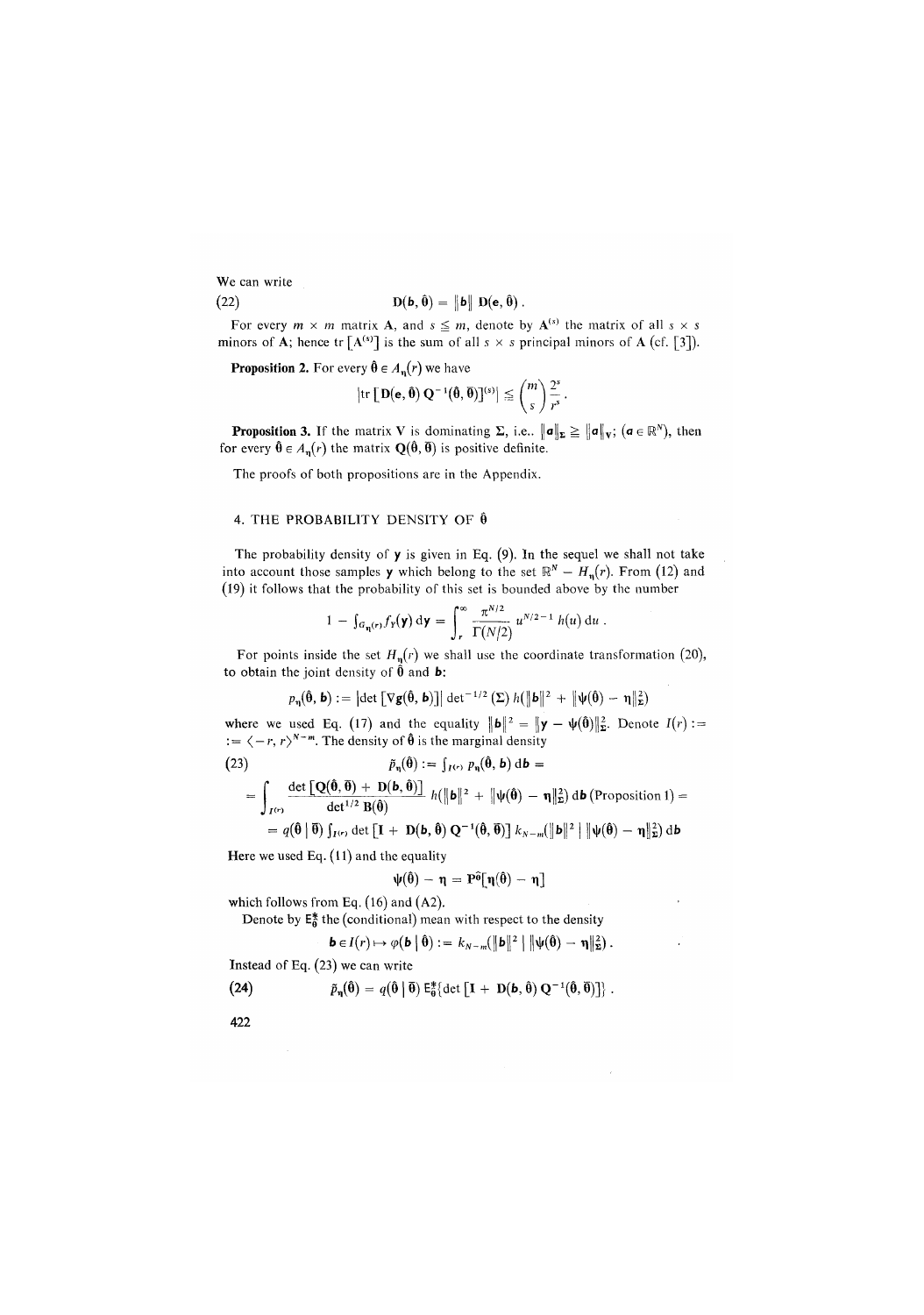From [4], **II**I**,** §7 we obtain

(25) det 
$$
\left[\mathbf{I} + \mathbf{D}(\mathbf{b}, \hat{\boldsymbol{\theta}}) \mathbf{Q}^{-1}(\hat{\boldsymbol{\theta}}, \overline{\boldsymbol{\theta}})\right] = 1 + \sum_{s=1}^{m} tr \left[\mathbf{D}(\mathbf{b}, \hat{\boldsymbol{\theta}}) \mathbf{Q}^{-1}(\hat{\boldsymbol{\theta}}, \overline{\boldsymbol{\theta}})\right]^{(s)}
$$

According to the definition of  $D(b, \hat{\theta})$ , each term in the right-hand side of Eq. (25) is a homogeneous polynomal in the variables  $b_1, \ldots, b_{N-r}$ . Consequently, if s is odd, then

$$
\mathsf{E}_{\theta}^*[\,D(b,\hat{\theta})\,Q^{-1}(\hat{\theta},\overline{\theta})\,]^{(s)}=0\;,
$$

because  $\varphi(\mathbf{b} \mid \hat{\mathbf{\theta}})$  is a spherically symmetrical density. It follows that

(26) 
$$
\mathbf{E}_{\theta}^{*}\{\det[\mathbf{I} + \mathbf{D}(\mathbf{b}, \hat{\theta}) \mathbf{Q}^{-1}(\hat{\theta}, \overline{\theta})]\} \leq
$$

$$
\leq 1 + \sum_{s=1}^{\text{INT}(m/2)} \mathbf{E}_{\theta}^{*}\{\left|\text{tr}\left[\mathbf{D}(\mathbf{b}, \hat{\theta}) \mathbf{Q}^{-1}(\hat{\theta}, \overline{\theta})\right]^{(2s)}\right|\} \leq
$$

$$
\leq 1 + \sum_{s=1}^{\text{INT}(m/2)} \mathbf{E}_{\theta}^{*}(\|\mathbf{b}\|^{2s}) {m \choose 2s} \left(\frac{2}{r}\right)^{2s}
$$

(Eq. (22) and Proposition 2.).

Similarly we obtain

(27) 
$$
\mathsf{E}_{\mathbf{0}}^* \{\det \left[\mathbf{I} + \mathbf{D}(\mathbf{b}, \mathbf{\hat{\theta}}) \mathbf{Q}^{-1}(\mathbf{\hat{\theta}}, \mathbf{\bar{\theta}})\right]\} \geq \newline \geq 1 - \sum_{s=1}^{\text{INT}(m/2)} \mathsf{E}_{\mathbf{0}}^* \{\|\mathbf{b}\|^{2s}\} {m \choose 2s} {2 \choose r}^2.
$$

Further, we have from Eqs. (8) and (12)

 $\mathcal{L}_{\text{max}}$  , where  $\mathcal{L}_{\text{max}}$ 

$$
\mathsf{E}_{\mathbf{0}}^{\mathbf{*}}(\|\mathbf{b}\|^{2s}) \leq \int_{\|\mathbf{b}\|^{2} \leq (N-m)t^{2}} \|\mathbf{b}\|^{2s} \frac{h(\|\mathbf{b}\|^{2} + \|\psi(\mathbf{0}) - \mathbf{\eta}\|_{\mathbf{\Sigma}}^{2})}{h_{m}(\|\psi(\mathbf{0}) - \mathbf{\eta}\|_{\mathbf{\Sigma}}^{2})} d\mathbf{b} =
$$
  
= 
$$
\frac{\int_{0}^{(N-m)t^{2}} u^{s} u^{(N-m)/2 - 1} h(u + \|\psi(\mathbf{0}) - \mathbf{\eta}\|_{\mathbf{\Sigma}}^{2}) du}{\int_{0}^{\infty} u^{(N-m)/2 - 1} h(u + \|\psi(\mathbf{0}) - \mathbf{\eta}\|_{\mathbf{\Sigma}}^{2}) du}.
$$

Consequently, if h is a nonincreasing function, then from  $\|\psi(\hat{\theta}) - \eta\|_{\mathbb{E}} < r$  we obtain

(28) 
$$
\mathsf{E}_{\mathbf{\theta}}^* (\|\mathbf{b}\|^{2s}) \leq \frac{\int_0^{(N-m)r^2} u^{(N-m)/2+s-1} h(u) du}{\int_0^{(N-m)r^2} u^{(N-m)/2-1} h(r^2+u) du}.
$$

From Eqs  $(24)-(28)$  follows the proof of the following theorem.

**Theorem.** If  $h: \langle 0, \infty) \mapsto \langle 0, \infty \rangle$  is non-increasing then

$$
\frac{\tilde{p}_{\eta}(\hat{\theta}) - q(\hat{\theta}|\bar{\theta})}{q(\hat{\theta}|\bar{\theta})} \leq \sum_{s=1}^{\text{INT}(m/2)} \binom{m}{2s} \left(\frac{2}{r}\right)^{2s} \frac{\int_0^{(N-m)r^2} u^{(N-m)/2} t^{s-1} h(u) du}{\int_0^{(N-m)r^2} u^{(N-m)/2-1} h(r^2 + u) du}
$$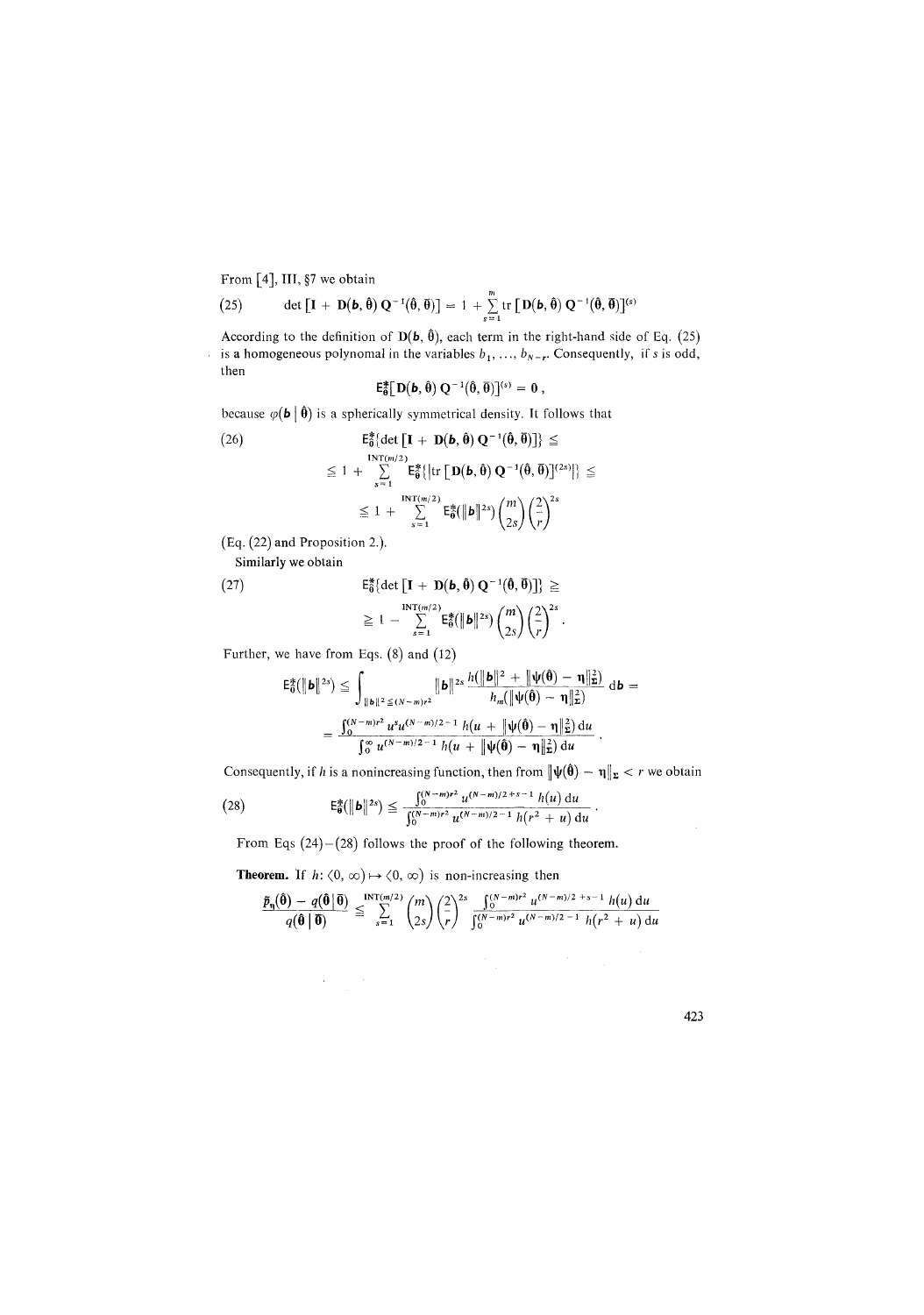# APPENDIX

Proof of Proposition 1. We shall write  $\theta$  instead of  $\hat{\theta}$ . We have

(A1)  
\n
$$
\frac{\det^2 \left[ \nabla g(\theta, b) \right]}{\det \Sigma} = \det \begin{pmatrix} \frac{\partial g}{\partial \theta} & \Sigma^{-1} \frac{\partial g}{\partial \theta^T}, \frac{\partial g}{\partial \theta} \Sigma^{-1} W \\ W^T \Sigma^{-1} \frac{\partial g}{\partial \theta^T}, & I \end{pmatrix} =
$$
\n
$$
= \det \begin{pmatrix} \frac{\partial g^T}{\partial \theta} \Sigma^{-1} \left[ I - W W^T \Sigma^{-1} \right] \frac{\partial g}{\partial \theta^T} \right) & ([4], \text{ II, §5}] = \det \begin{pmatrix} \frac{\partial g^T}{\partial \theta} \Sigma^{-1} \left[ I - R^{\theta} \right] \frac{\partial g}{\partial \theta^T} \end{pmatrix}.
$$
\nFrom the series.

From the equation

$$
R^{\theta} \Sigma V^{-1} \frac{\partial \eta(\theta)}{\partial \theta^T} = W(\theta) W^T(\theta) V^{-1} \frac{\partial \eta(\theta)}{\partial \theta^T} = 0
$$

we see that the linearly independent vectors

$$
\mathbf{t}_i := \Sigma \mathbf{V}^{-1} \frac{\partial \eta(\mathbf{\Theta})}{\partial \theta_i}; \quad (i = 1, ..., m)
$$

span the linear space  $\{z: z \in \mathbb{R}^N, (\mathbf{I} - \mathbf{R}^0) z = z\}$ . Hence the  $\Sigma$ -orthogonal projector onto this space is equal to

$$
\mathbf{I} - \mathbf{R}^0 = \sum_{i,j=1}^m \mathbf{t}_i \{\mathbf{T}^{-1}\}_{ij} \mathbf{t}_j^T \Sigma^{-1}
$$

where  $\{T\}_{ij} := \mathbf{t}_i^T \Sigma^{-1} \mathbf{t}_j$ . It is easy to verify that  $T = B(\theta)$ , and that (A2)  $\mathbf{I} - \mathbf{R}^{\theta} = \mathbf{P}^{\theta}$ ,

where  $P^0$  is defined in Eq. (7). Putting the expression for  $P^0$  into (A1) we obtain

$$
\frac{\det^2 \left[ \nabla g(\theta, b) \right]}{\det \Sigma} = \frac{\det^2 \left( \frac{\partial g'}{\partial \theta} \mathbf{V}^{-1} \frac{\partial \mathbf{\eta}}{\partial \theta^T} \right)}{\det \left[ \mathbf{B}(\theta) \right]} = \frac{\det^2 \left[ \frac{\partial \psi^T}{\partial \theta} \mathbf{V}^{-1} \frac{\partial \mathbf{\eta}}{\partial \theta^T} + \sum_l b_l \frac{\partial \mathbf{w}_l^T}{\partial \theta} \mathbf{V}^{-1} \frac{\partial \mathbf{\eta}}{\partial \theta^T} \right]}{\det \left[ \mathbf{B}(\theta) \right]}
$$

From

$$
\psi(\theta) - \eta(\theta) = \mathbf{R}^{\theta} [\eta - \eta(\theta)] \in \mathcal{N}(\theta)
$$

we obtain that

 $\bar{z}$ 

(A3) 
$$
[\psi(\theta) - \eta(\theta)]^{\mathrm{T}} V^{-1} \frac{\partial \eta(\theta)}{\partial \theta^{\mathrm{T}}} = 0.
$$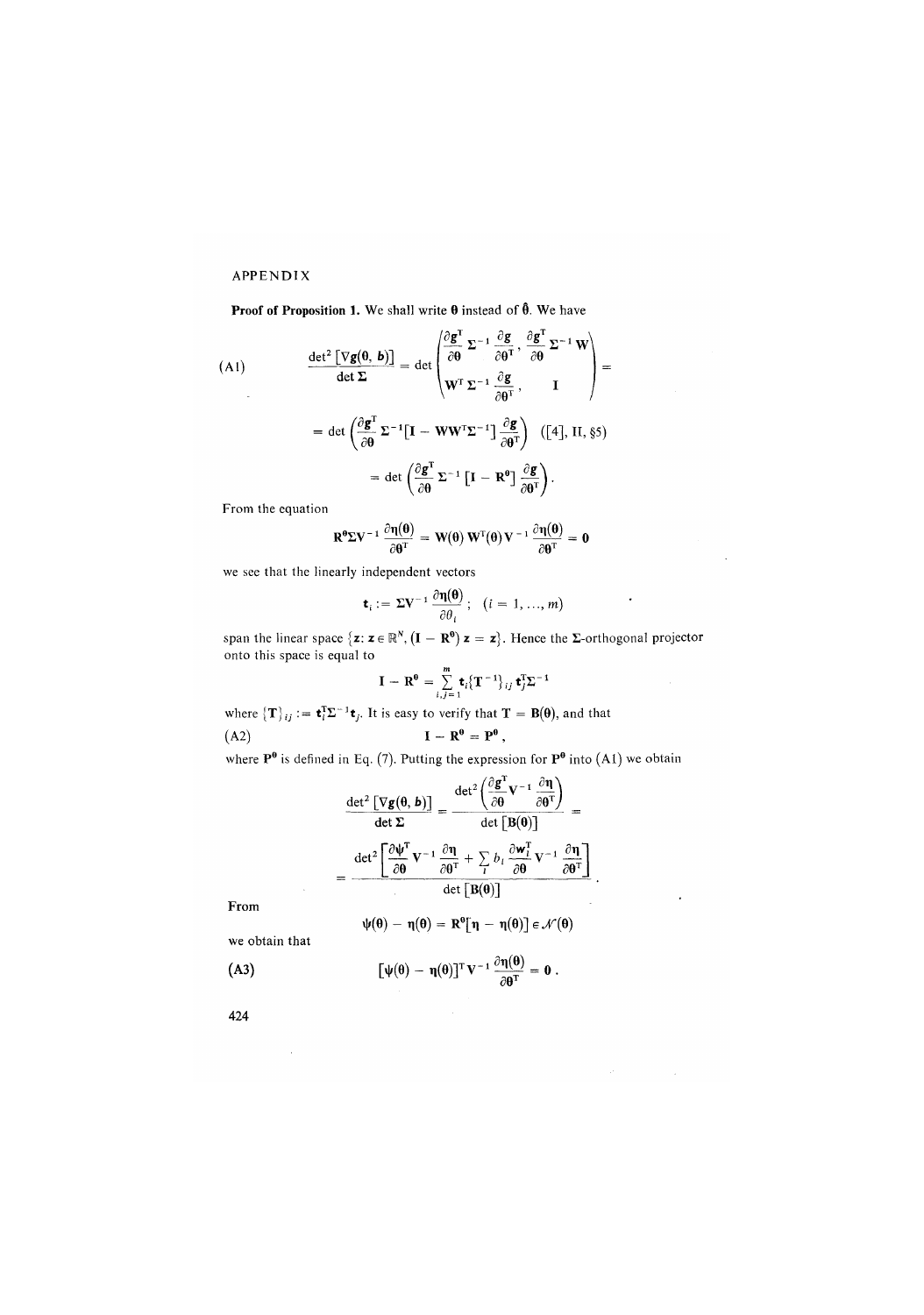We differentiate this equality, and obtain

(A4) 
$$
\frac{\partial \Psi^T(\theta)}{\partial \theta} V^{-1} \frac{\partial \eta(\theta)}{\partial \theta^T} = M(\theta) + [\eta(\theta) - \Psi(\theta)]^T V^{-1} \frac{\partial^2 \eta(\theta)}{\partial \theta \partial \theta^T} = Q(\theta, \overline{\theta}).
$$

Further, differentiating the first equations in *(*15) we obtain

$$
\mathbf{D}(\mathbf{b},\boldsymbol{\theta})=\sum_{l}b_{l}\frac{\partial \mathbf{w}_{l}^{T}(\boldsymbol{\theta})}{\partial \boldsymbol{\theta}}\mathbf{V}^{-1}\frac{\partial \mathbf{\eta}(\boldsymbol{\theta})}{\partial \boldsymbol{\theta}^{T}}.
$$

Finally, from (3) it follows that the matrix  $\partial^2/\partial\theta$   $\partial\theta^T\{\frac{1}{2}\|\eta(\theta) - \mathbf{y}\|_{{\boldsymbol{\Sigma}}}^2\}_{\theta=\hat{\mathbf{0}}}$  is p.d., and we can verify that it is equal to  $\mathbf{Q}(\theta, \theta) + \mathbf{D}(\mathbf{b}, \theta)$  when putting  $\mathbf{y} = \mathbf{g}(\theta, \mathbf{b})$ .

The matrix  $M(\theta)$  is positive definite. Therefore, there is a nonsingular matrix U such that

$$
U^T M(\theta) U = I.
$$

Denote

$$
D^*(\mathbf{e}) := D^*(\mathbf{e}, \theta) := U^T D(\mathbf{e}, \theta) U
$$
  

$$
Q^* := Q^*(\theta) := U^T QU.
$$

For any eigenvalue  $\lambda$  of the matrix  $D(e, \theta)$  we have the inequality

$$
|\lambda| \leq \frac{1}{\varrho(\mathbf{\theta})}
$$

(cf. [7], Proposition 2).

**Proof of Proposition 2.** For any matrices **A**, **B** we have (cf. [3], theorem 6.13)  

$$
A^{(s)}B^{(s)} = (AB)^{(s)}.
$$

Hence

$$
\begin{aligned} \text{(A6)} \qquad \qquad \text{tr}\left[\mathbf{D}^*(\mathbf{e})\,\mathbf{Q}^{*-1}\right]^{(s)} &= \text{tr}\left\{ (\mathbf{U}^T)^{(s)}\left[\mathbf{D}(\mathbf{e})\,\mathbf{Q}^{-1}\right]^{(s)}\left(\mathbf{U}^{T(-1)}\right)^{(s)}\right\} \\ &= \text{tr}\left[\mathbf{D}(\mathbf{e})\,\mathbf{Q}^{-1}\right]^{(s)} \end{aligned}
$$

Denote by  $C := (c^{(1)}, ..., c^{(m)})$  and by  $\Lambda := diag(\lambda_1, ..., \lambda_m)$  the matrices of the orthonormal eigenvectors and of the eigenvalues of  $D^*(e)$ . From  $D^*(e) = C\Lambda C^T$ we obtain

$$
\text{tr}\left[\, \mathbf{D}^{*}(\mathbf{e})\, \mathbf{Q}^{* \, -\, 1} \right]^{(s)} = \, \text{tr}\left[\, \Lambda^{(s)}(\mathbf{C}^{T})^{(s)}\, \big( \mathbf{Q}^{* \, -\, 1} \big)^{(s)}\, \mathbf{C}^{(s)} \right]\, .
$$

The matrix  $\Lambda^{(s)}$  is diagonal, having diagonal entries of the form  $\lambda_{i_1}, \ldots, \lambda_{i_s}$ ;  $(i_1 < \ldots$  $\ldots$  < *i<sub>s</sub>*). Hence from (A5) we obtain

(A7) 
$$
\begin{aligned} \left| \text{tr} \left[ \mathbf{D}^*(\mathbf{e}) \, \mathbf{Q}^{*-1} \right]^{(s)} \right| &\leq \left[ \varrho(\mathbf{0}) \right]^{-s} \text{tr} \left[ (\mathbf{C}^T)^{(s)} \, (\mathbf{Q}^{*-1})^{(s)} \, \mathbf{C}^{(s)} \right] = \\ &= \left[ \varrho(\mathbf{0}) \right]^{-s} \text{tr} \left( \mathbf{Q}^{*-1} \right)^{(s)} \end{aligned}
$$

since  $C^{(s)}(C^{T})^{(s)} = (CC^{T})^{(s)} = I^{(s)} = I$ .

From  $(A3)$  we obtain

$$
\mathbf{Q} = \mathbf{I} + \mathbf{U}^{\mathrm{T}}[\mathbf{\eta}(\mathbf{\theta}) - \mathbf{\psi}(\mathbf{\theta})]^{\mathrm{T}} \mathbf{V}^{-1} \frac{\partial^2 \mathbf{\eta}(\mathbf{\theta})}{\partial \mathbf{\theta} \partial \mathbf{\theta}^{\mathrm{T}}} \mathbf{U}.
$$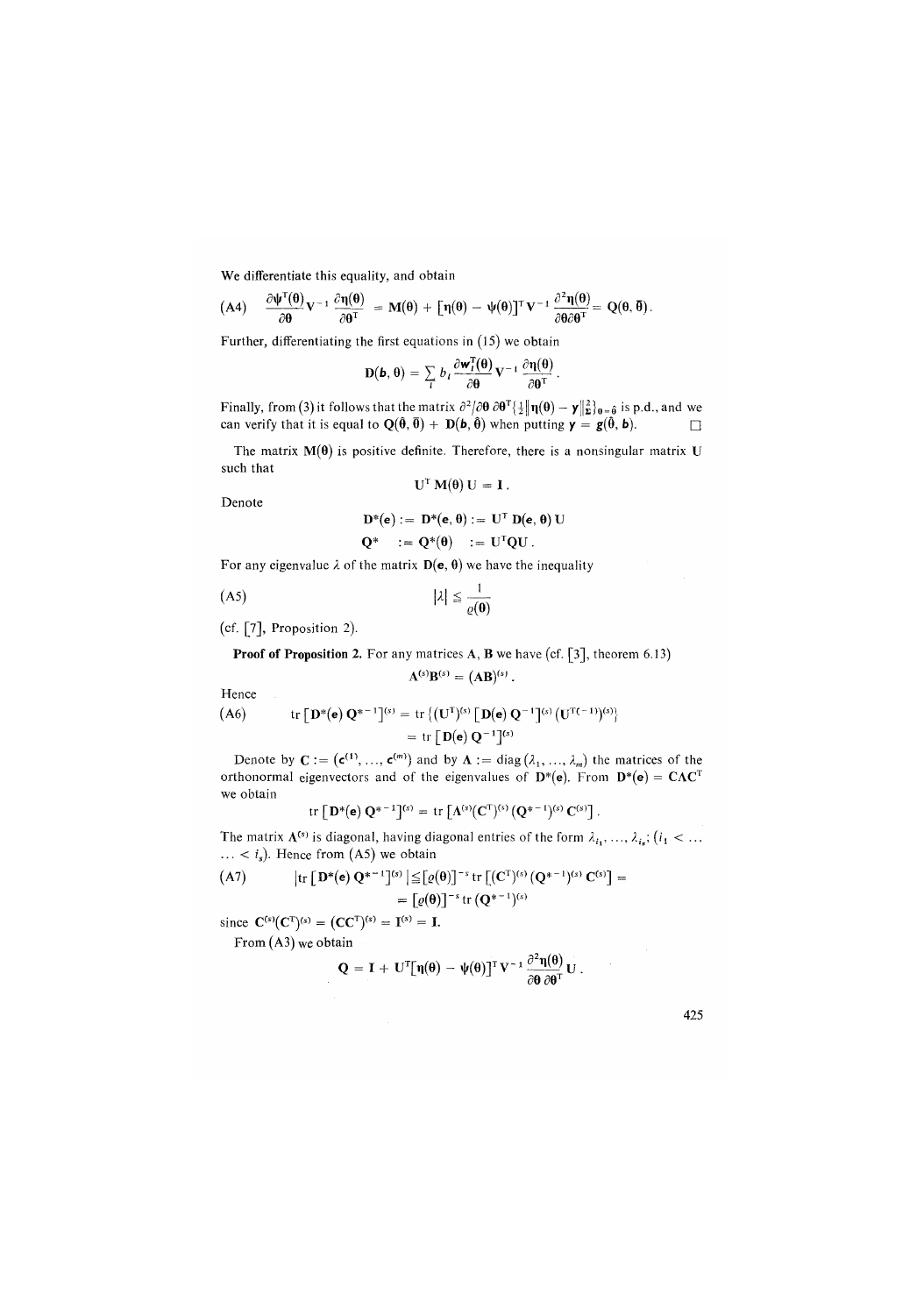According to Eq. (A3) we can write

$$
\mathbf{\eta}(\mathbf{\theta}) - \mathbf{\psi}(\mathbf{\theta}) = -\sum_{i=1}^{N-m} d_i \mathbf{w}_i(\mathbf{\theta}),
$$

where  $d_i := [\psi(\theta) - \eta(\theta)]^T \Sigma^{-1} \mathbf{w}_i(\theta)$ . Hence

$$
\big[\eta(\theta)-\psi(\theta)\big]^{\scriptscriptstyle T} \, V^{-1} \, \frac{\partial^2 \eta(\theta)}{\partial \theta \, \partial \theta^{\scriptscriptstyle T}} = \, D(d,\theta) \, .
$$

Thus

$$
Q^* = I + \left\|\psi(\theta) - \eta(\theta)\right\|_{\Sigma} D^*(f)
$$

where  $f := d/||d||$ .

Using once more the inequality (A4) we obtain that the eigenvalues  $\mu_1, \ldots, \mu_m$ of the matrix Q\* are bounded according to the inequalities

$$
1\,-\,\|\psi(\theta)-\eta(\theta)\|_{\Sigma}\,\varrho^{-1}(\theta)\leqq\mu_{\,i}\leqq 1\,+\,\|\psi(\theta)-\eta(\theta)\|_{\Sigma}\,\varrho^{-1}(\theta)\,.
$$

Denote by  $\mathbf{Z} := (\mathbf{z}_1, ..., \mathbf{z}_m)$  the matrix of the orthonormal eigenvectors of  $\mathbf{Q}^*$ . We have

(A8) tr 
$$
(Q^{*^{-1}})^{(s)}
$$
 = tr  $[(Z^{-1}(Z^{T})^{-1})^{(s)} (Q^{*^{-1}})^{(s)}]$  = tr  $[(Z^{T}Q^{*}Z)^{-1}]^{(s)}$  =  
\n
$$
= \sum_{i_1 < ... < i_s} \mu_{i_1}^{-1} ... \mu_{i_s}^{-1} \le {m \choose s} \left[ \frac{\varrho(\theta)}{\varrho(\theta) - ||\psi(\theta) - \eta(\theta)||_{\Sigma}} \right]^{s}.
$$

From  $(A6) - (A8)$  we have

$$
\left|\text{tr}\left[\mathbf{D}(\mathbf{e},\boldsymbol{\theta})\mathbf{Q}^{-1}(\boldsymbol{\theta},\boldsymbol{\bar{\theta}})\right]^{(s)}\right| \leq {m \choose s}\left[\varrho(\boldsymbol{\theta})\,-\,\|\boldsymbol{\psi}(\boldsymbol{\theta})\,-\,\boldsymbol{\eta}(\boldsymbol{\theta})\|_{\boldsymbol{\Sigma}}\right]^{-s}.
$$

We obtain the required inequality from  $[\psi(\theta) - \eta(\theta)]_E \leq \varrho(\theta)/2$  which follows from the assumption A4.  $\Box$ 

**Proof of Proposition 3.** Take  $\theta \in A_n(r)$ , It is sufficient to show that for every geodesics  $\gamma = \eta \circ \kappa$  going through the point  $\theta$  the inequality

$$
\frac{d\mathbf{x}^{\mathrm{T}}(0)}{dt}\,\mathbf{Q}(\mathbf{\theta},\overline{\mathbf{\theta}})\,\frac{d\mathbf{x}(0)}{dt}>0
$$

holds. From Eqs. (A4) and (16) we obtain

$$
\frac{d\textbf{x}^T}{dt}\,\mathbf{Q}(\boldsymbol{\theta},\boldsymbol{\overline{\theta}})\frac{d\textbf{x}}{dt}=\frac{d\gamma^T(0)}{dt}\textbf{V}^{-1}\,\frac{d\gamma(0)}{dt}+\frac{d\textbf{x}^T(0)}{dt}\left\{\big[\textbf{R}^{\boldsymbol{\theta}}(\eta(\boldsymbol{\theta})-\eta)\big]^T\textbf{V}^{-1}\frac{\partial^2\eta(\boldsymbol{\theta})}{\partial\boldsymbol{\theta}\,\partial\boldsymbol{\theta}^T}\right\}\frac{d\textbf{x}(0)}{dt}\,.
$$

Hence from the definition of theV-geodesics **y** (Section 3) we h**ave** 

$$
\frac{d\mathbf{x}^T}{dt} \mathbf{Q}(\mathbf{\theta}, \overline{\mathbf{\theta}}) \frac{d\mathbf{x}}{dt} = 1 + \left[\mathbf{R}^{\mathbf{\theta}}(\eta(\mathbf{\theta}) - \eta)\right]^T \mathbf{V}^{-1} \frac{d^2 \gamma(\mathbf{0})}{dt^2} =
$$

$$
= 1 - \left[\psi(\mathbf{\theta}) - \eta(\mathbf{\theta})\right]^T \mathbf{V}^{-1} \frac{d^2 \gamma(\mathbf{0})}{dt^2}.
$$